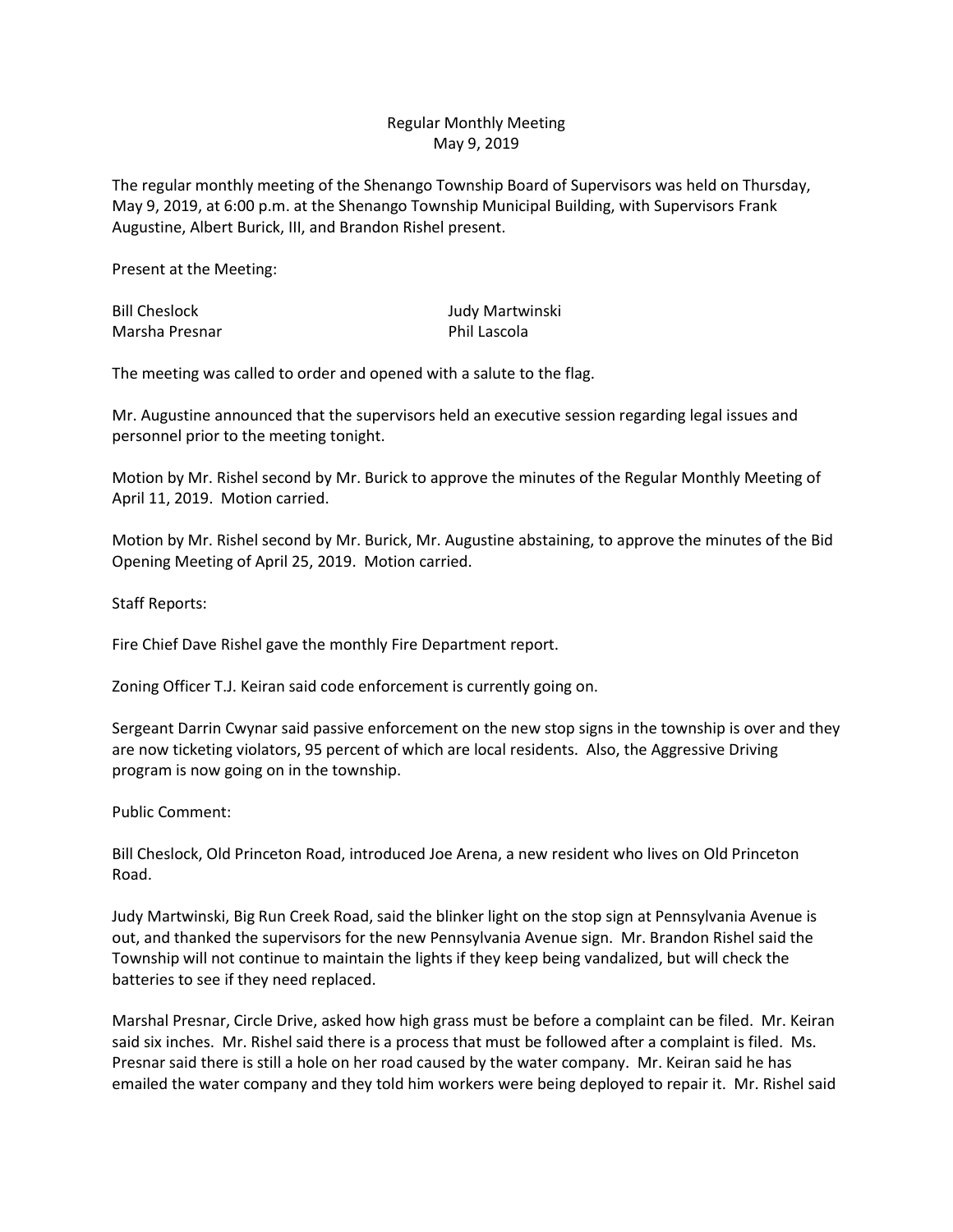it is not just her road, there is a list of utility complaints and the Township only has so much enforcement power, but will make another call to the water company tomorrow.

Phil Lascola, Jackson Avenue, wants to know the status of the four-way stop sign on Jackson Avenue at Phelps Way. Mr. Rishel asked Sergeant Cwynar to re-evaluate it and give the supervisors a recommendation.

Public Relations:

Mr. Burick said there will be a Movie in the Park night on June 22, but is not sure what the movie will be.

Mr. Rishel explained that stormwater is being worked on before paving can be done, first the roads that have been bid and then the roads that the township is paving themselves.

Mr. Keiran explained the second phase of the Chewton-West Pittsburg Road project and the \$80,000.00 grant for Driving Surface Aggregate to reclaim, regrade and put the surface down, which is expected to be completed by the end of the month. Mr. Burick said it is a 100 percent grant from the State of Pennsylvania.

Mr. Rishel explained the status of the water and sewer project in the township, saying all the drilling should be completed by the end of next week, taps the following week, letters sent out in June and final restoration in the next three to six weeks.

## Action Items:

Motion by Mr. Rishel second by Mr. Burick to approve payment of the General Fund expenses of \$169,436.78. Motion carried.

Motion by Mr. Burick second by Mr. Rishel to approve payment of the Fire Tax Fund expenses of \$4,861.11. Motion carried.

Motion by Mr. Burick second by Mr. Rishel to approve payment of the Payroll Fund expenses of \$79,435.28. Motion carried.

Motion by Mr. Rishel second by Mr. Burick to approve an agreement with Miller's Asphalt Sealcoating to crack fill/seal the parking lot and seal all sidewalks at the Shenango Township Municipal Building at a cost of \$4,850.00. Motion carried.

Motion by Mr. Burick second by Mr. Rishel to approve for the advertisement of the DCNR Phase II for Shenango Township Community Park Improvements – Construction of Walking Trail. Motion carried.

Motion by Mr. Augustine second by Mr. Burick to approve advertisement of an ordinance for an agreement between Shenango Township and South New Castle Borough for the purpose of contracted police coverage in South New Castle Borough. Motion carried.

Motion by Mr. Rishel second by Mr. Augustine to approve J.R. Warren Electric for the installation of LED parking lot lighting at the Shenango Township Community Park at a cost of \$2,029.00. Motion carried.